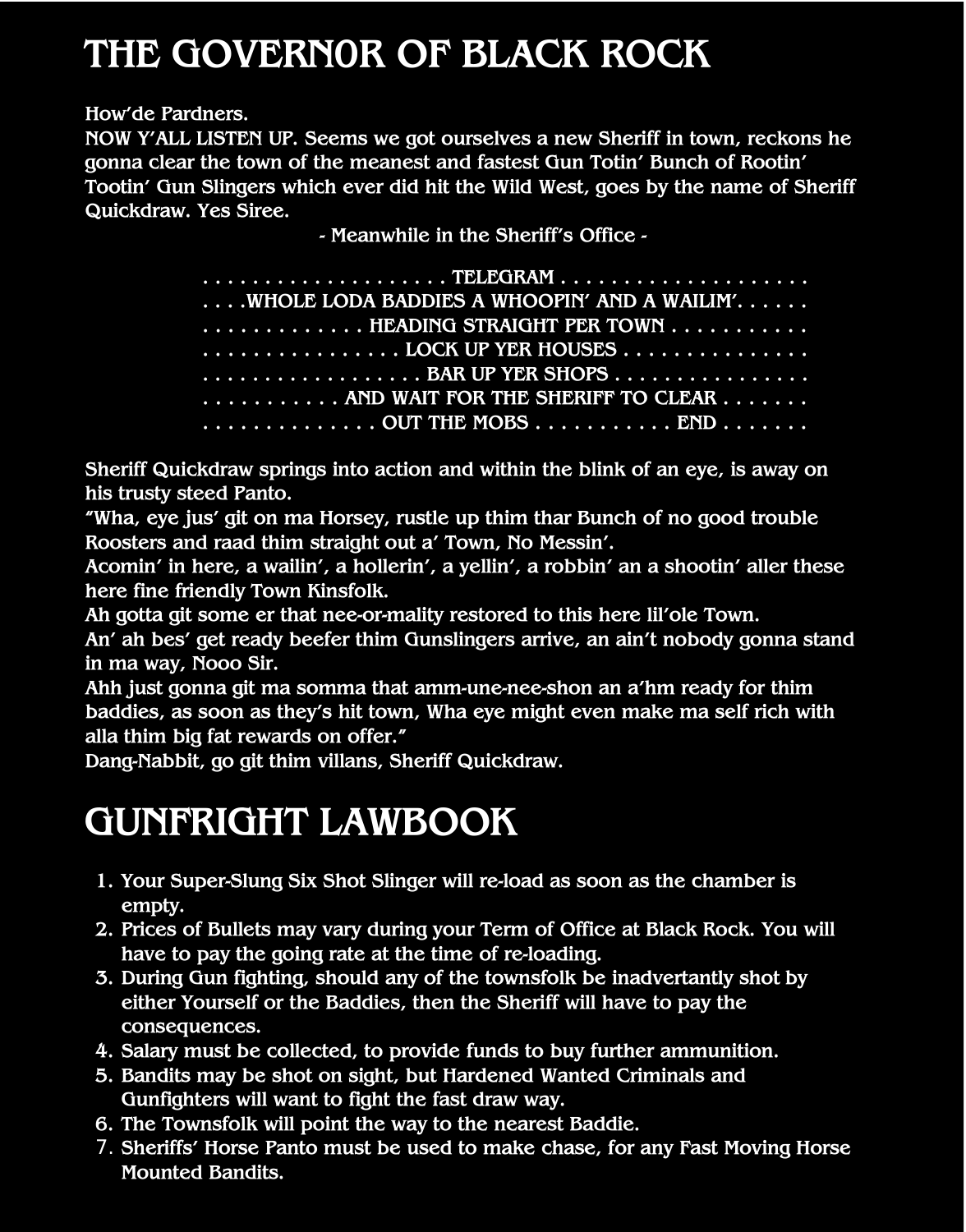- **8. Rewards can be collected for any Baddies successfully apprehended, during Gunfighting.**
- **9. Special Bonuses are available for complete Gangs successfully brought to Justice.**
- **10. When in fast Draw Combat, beware of Hardened and Fast Draw Criminals, the likes of Quick Draw McGraw, fastest Gun in the West.**
- **11. Read your Telegram wires and stay in touch with the rest of the Town.**

## **GUNFRIGHT KEYBOARD CONTROLS**

#### **GUNFRIGHT MODE**

**LEFT** Sheriff Quickdraw will Rotate Left using the X, V or N keys. **RIGHT** Sheriff Quickdraw will Rotate Right using the C, B or M keys. **WALK** Sheriff Quickdraw will Walk Forward using the A, S, D and F keys.

**DRAW/FIRE** Sheriff Quickdraw will Draw/Fire using the 1-0 keys. **PAUSE** The whole game can be continuously paused using the CAPS SHIFT or BREAK SPACE keys.

**CHANGE VIEW** You can change the angle of view using the Z and SYMBOL SHIFT keys.

#### **FAST DRAW MODE**

**LEFT** Sheriff Quickdraw will Move Left using the X, V or N keys. **RIGHT** Sheriff Quickdraw will Move Right using the C, B, or M keys.

**UP** Sheriff Quickdraw will Move Up using the Q, W, E, R, T row etc. **DOWN** Sheriff Quickdraw will Move Down using the A, S. D, E, G row etc.

**FIRE** Sheriff Quickdraw will Fire using the 0-9 keys.

**PAUSE** The whole game can be continuously paused using the CAPS SHIFT or BREAK SPACE keys.

#### **JOYSTICK CONTROLS**

Your adventurer can be fully controlled by using the KEMFSTON INTERFACE, CURSOR CONTROL INTERFACE or the SINCLAIR INTERFACE II any JOYSTICK, by replacing the LEFT, RIGHT, UP, DOWN, and FIRE controls.